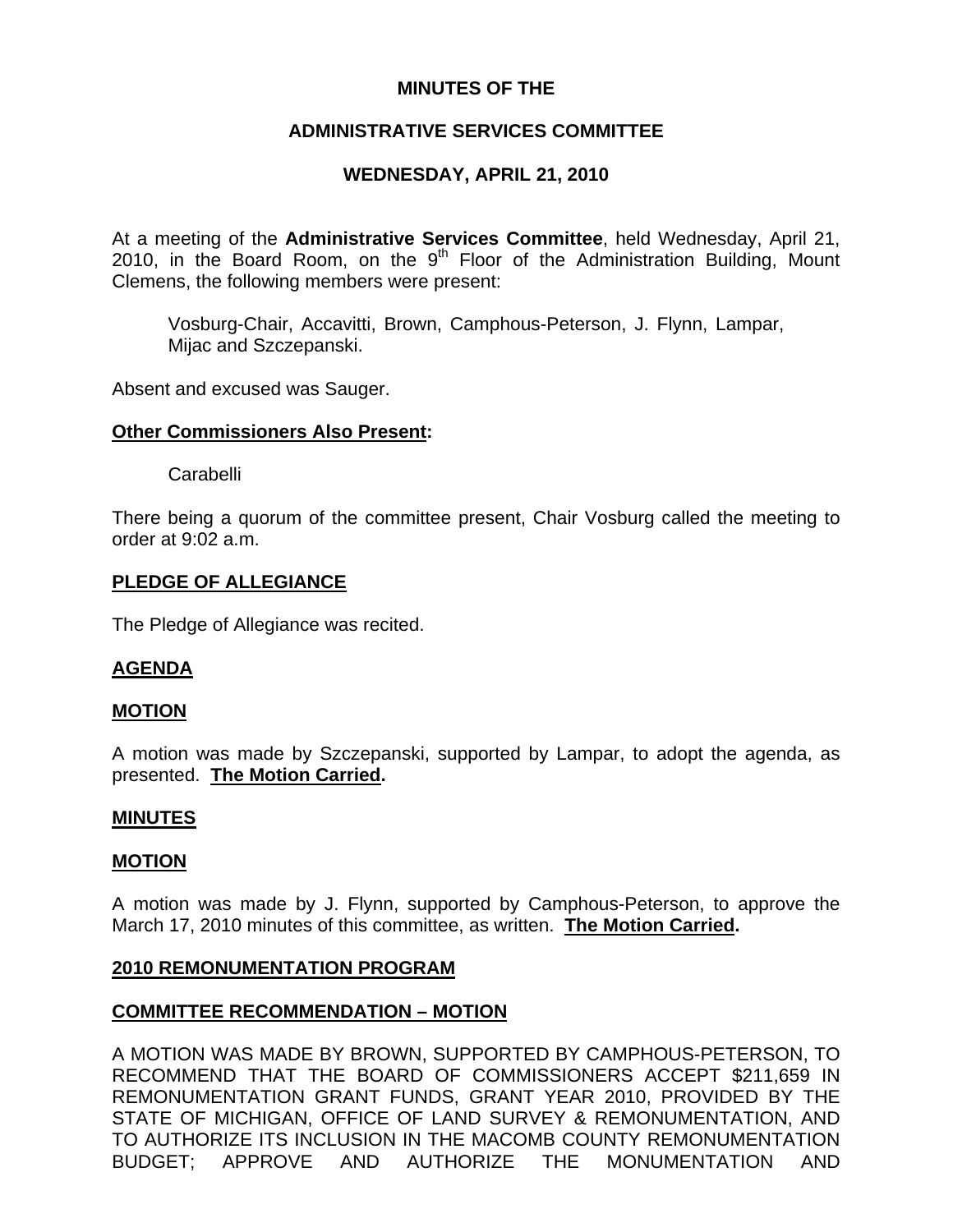REMONUMENTATION PLAN FOR MACOMB COUNTY, MICHIGAN, TO INCLUDE SECTION IX, RAPID GEODETIC POSITIONING OF PLS CORNERS; APPROVE AND AUTHORIZE FOR EXECUTION FOR GRANT YEAR 2010 THE MONUMENTATION-SURVEYOR CONTRACTS AND PEER GROUP MEMBER CONTRACTS AND FILE STATUS REPORT DETAILING THE WORK COMPLETED THROUGH THE MACOMB COUNTY REMONUMENTATION PROGRAM FROM 1993-2009.

Todd Schmitz, Chief Deputy Clerk, Betty Oleksik, Chief Register of Deeds, and Martin Dunn, the surveyor implementing this program, were present to answer questions.

The following commissioners spoke: Brown and J. Flynn.

Chair Vosburg called for a vote on the motion and **THE MOTION CARRIED.** 

#### **PARTICIPATION IN COST-FREE NACo "COUNTY SHOWCASE PROGRAM"**

#### **COMMITTEE RECOMMENDATION – MOTION**

A MOTION WAS MADE BY CAMPHOUS-PETERSON, SUPPORTED BY J. FLYNN, TO RECOMMEND THAT THE BOARD OF COMMISSIONERS APPROVE PARTICIPATION IN THE COST-FREE NACo "COUNTY SHOWCASE PROGRAM" WITH TOPIC AREAS TO BE DETERMINED BY THE BOARD CHAIR AND ADMINISTRATIVE SERVICES COMMITTEE CHAIR.

The following commissioners spoke: J. Flynn and Brown.

Chair Vosburg called for a vote on the motion and **THE MOTION CARRIED.** 

## **LIST OF 2010 VOLUNTEER HONOREES**

#### **MOTION**

A motion was made by Camphous-Peterson, supported by J. Flynn, to receive and file the list of 2010 volunteer honorees.

The following commissioners spoke: Brown, J. Flynn and Szczepanski.

Chair Vosburg called for a vote on the motion and **The Motion Carried.** 

#### **NEW BUSINESS**

Chair Vosburg indicated that she has received calls from employees regarding security issues at the VerKuilen Building. Ben Treppa, Safety Specialist for the Risk Management and Safety Department, responded that they have a meeting scheduled for tomorrow and that issue will be addressed.